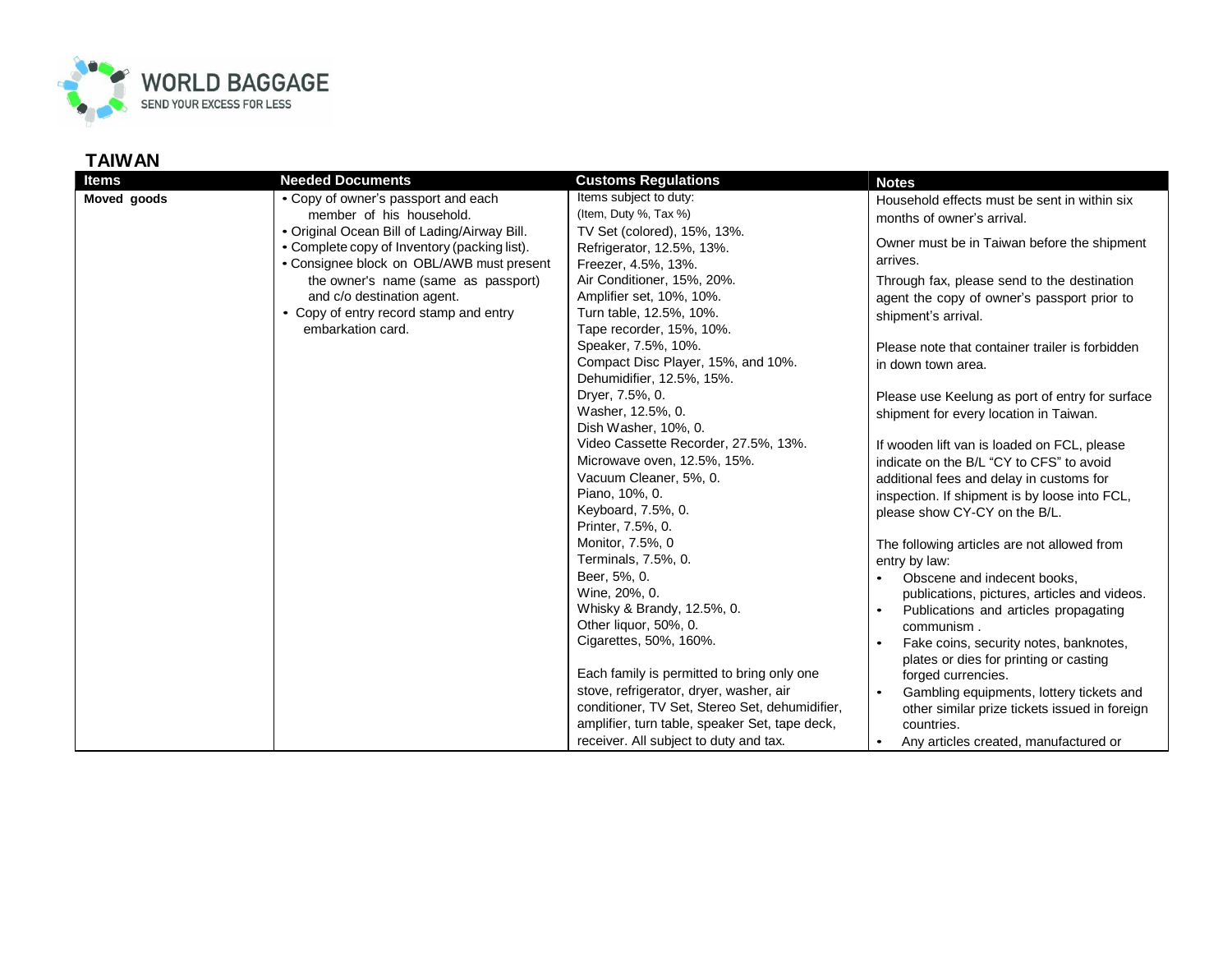

## **TAIWAN**

| <b>Items</b>                  | <b>Needed Documents</b>                                            | <b>Customs Regulations</b>                  | <b>Notes</b>                                                                    |
|-------------------------------|--------------------------------------------------------------------|---------------------------------------------|---------------------------------------------------------------------------------|
|                               |                                                                    |                                             | originated in Communist China, North                                            |
|                               |                                                                    | Above items must be used personal effects,  | Korea, Romania, Albania, Vietnam,                                               |
|                               |                                                                    | and if new, should be removed from original | U.S.S.R. and Cuba.                                                              |
|                               |                                                                    | box and repacked to avoid high duties.      | $\bullet$<br>Weapons, arms and munition,                                        |
|                               |                                                                    |                                             | cartridges, explosives, poisonous gas and                                       |
|                               |                                                                    |                                             | other weapons used in war.                                                      |
|                               |                                                                    |                                             | Opium, cannabis idica, cocaine products<br>and other dangerous drugs.           |
|                               |                                                                    |                                             | • Toy guns, ornamental swords and knives.                                       |
|                               |                                                                    |                                             | • Articles breaking the rights of patents, of                                   |
|                               |                                                                    |                                             | designs and trademarks, and the                                                 |
|                               |                                                                    |                                             | copyrights of other persons.                                                    |
|                               |                                                                    |                                             | •Contraband goods as specified by other                                         |
|                               |                                                                    |                                             | Laws. e.g. fruits, vegetables and other                                         |
|                               |                                                                    |                                             | foodstuffs coming from places prevailing                                        |
|                               |                                                                    |                                             | with injurious pests and plant disease,                                         |
|                               |                                                                    |                                             | and/or any animals and pets that came<br>from a contaminated area.              |
|                               |                                                                    |                                             |                                                                                 |
|                               |                                                                    |                                             | For furs, skins, ivory etc. from endangered                                     |
|                               |                                                                    |                                             | animals, owner must get CITES approval before                                   |
|                               |                                                                    |                                             | importation.                                                                    |
|                               |                                                                    |                                             | If these goods will be confiscated and                                          |
|                               |                                                                    |                                             | the owner will face prosecution.                                                |
| Antiquity                     |                                                                    |                                             | Duty free if imported with personal effects.                                    |
| Cars, automobiles             | Owner's resident certificate.<br>$\bullet$                         |                                             | One family cannot bring two cars in Taiwan.                                     |
|                               | Owner's passport.<br>$\bullet$                                     |                                             | But car can be send with household effects                                      |
|                               | Working certificate released by Taiwan<br>$\bullet$<br>Government. |                                             | in the same container. Do not put personal<br>belongings inside the car itself. |
|                               | Original paperwork of the car.                                     |                                             | Your car cannot be sent unless the destination                                  |
|                               |                                                                    |                                             | agent obtains the import license in Taiwan.                                     |
| <b>Liquors, Wine</b>          | Import license from Taiwan Tobacco Co.,                            | Additional 5% tax and 0.5% Harbour tax.     |                                                                                 |
|                               | and liquor monopoly bureau.                                        |                                             |                                                                                 |
| Cats, Dogs (from rabies area) | Import license.                                                    | Need quarantine at least 21 days (Area of   | Please note:                                                                    |